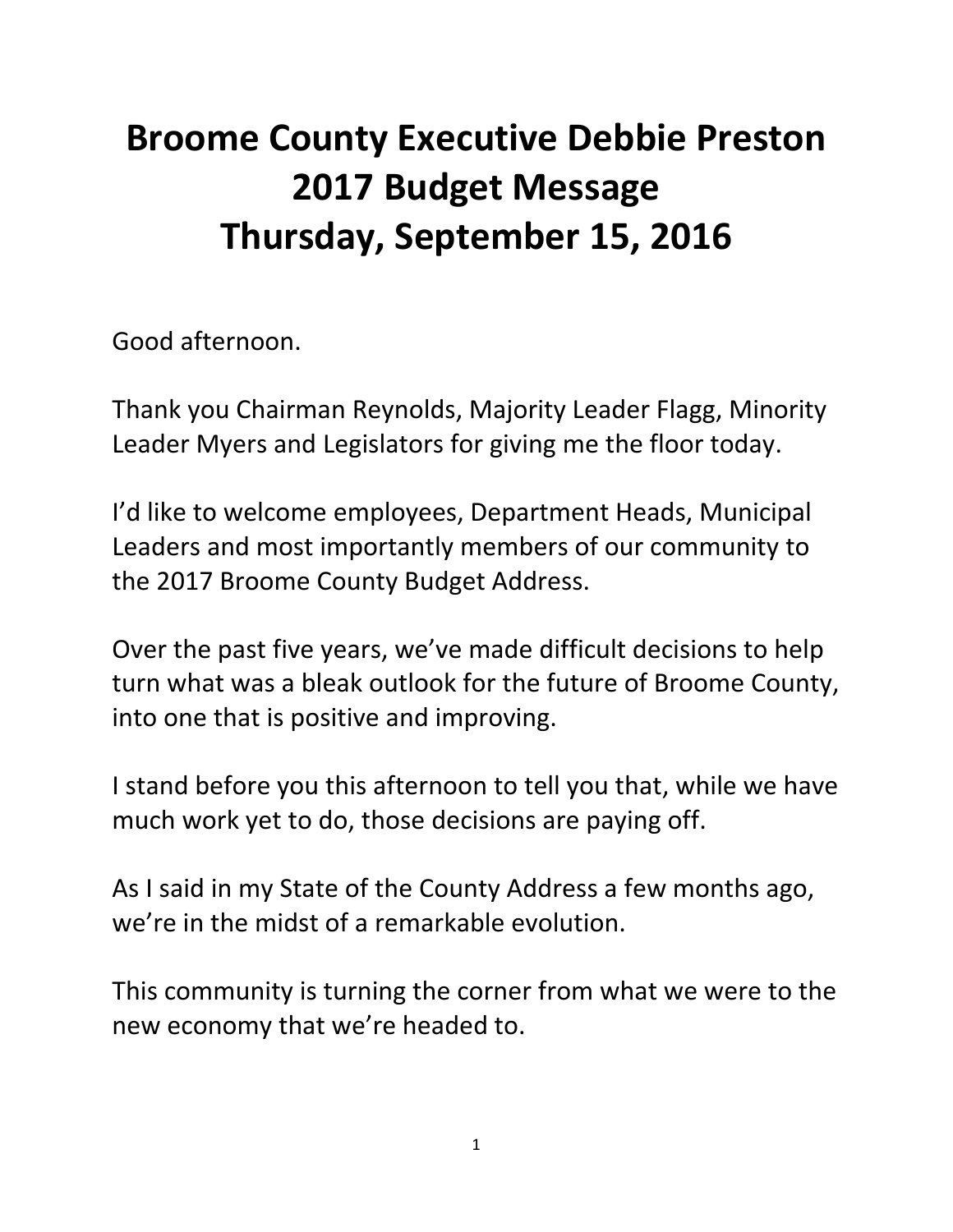Getting there requires real leadership, and the guts and moxie to get the job done.

Some of our decisions may not have been popular.

But it's more important to do what is right over what is popular, because it's worth it for the sake of moving Broome County forward.

To get this ship turned around, we've held the line on spending and made responsible decisions for the people who sign our paychecks: the nearly 200,000 residents of Broome County.

This hasn't been easy thanks to the tax cap imposed on all municipalities by New York State.

This year, to stay under the cap, calculated by Albany's complex formula as 0.9%.

Even with all of the challenges, we've kept our tax increases low, each and every year I've held this office.

0% in 2013.

1.77% in 2014.

2.49% in 2015.

1.88% for 2016.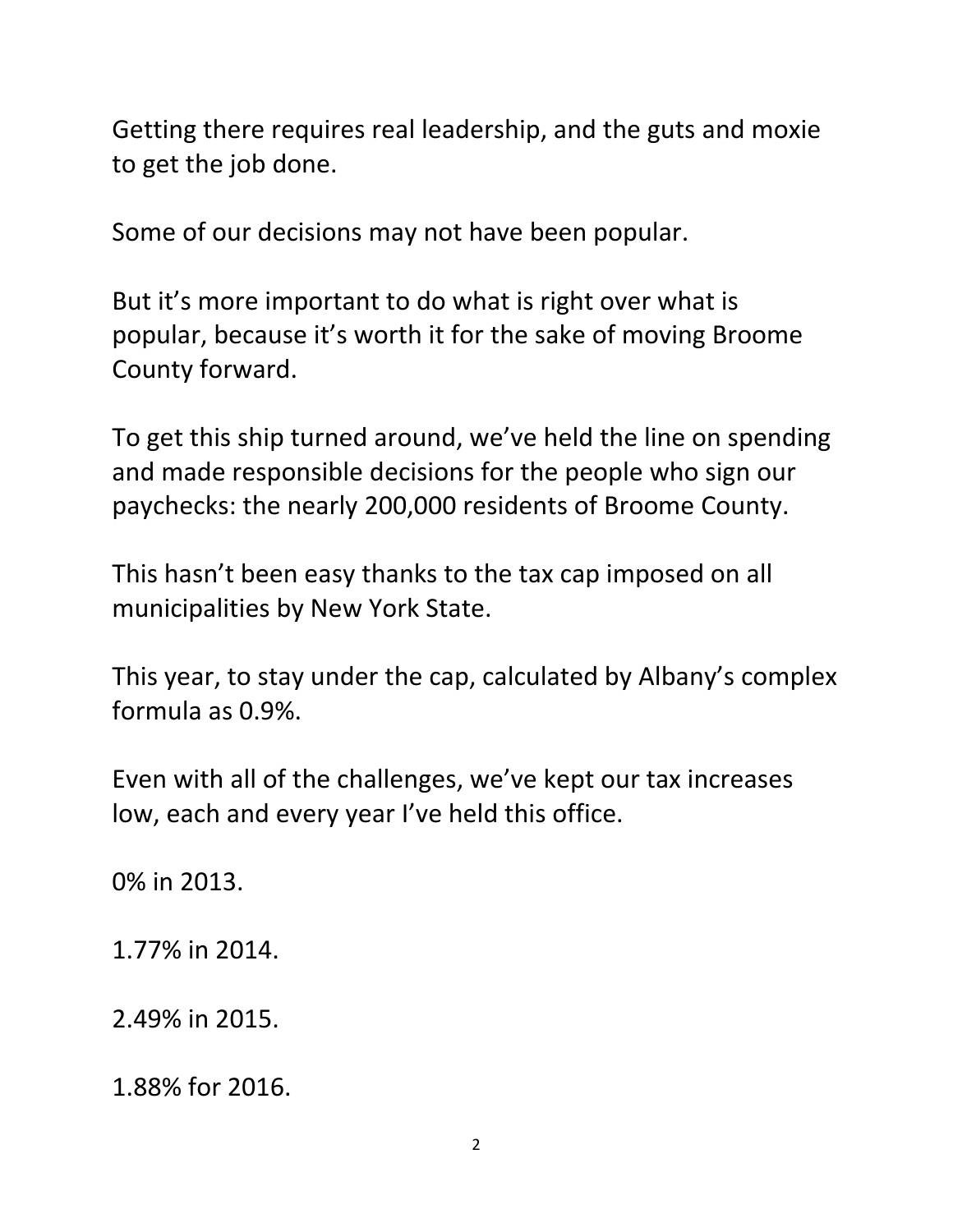And now, I'm announcing that my 2017 budget delivers a 0.77% projected tax increase in 2017.

Over the past 5 years that I've served, we've delivered an average tax increase of 1.38%.

Between 2006 and 2011 under my predecessors, taxpayers faced an average annual increase of almost 4%.

That was way too high. There's no way our taxpayers could have afforded more of the same.

So we put our nose to the grindstone to deliver.

I want to thank our department heads for working with us through this year's difficult budget process.

We have embraced and managed change for the people of Broome County.

And the numbers show its working.

When I took office in 2012, the County was plagued with \$20 million in short term debt.

Over the past 5 years, we've worked diligently, keeping our spending low, to cut that debt in half.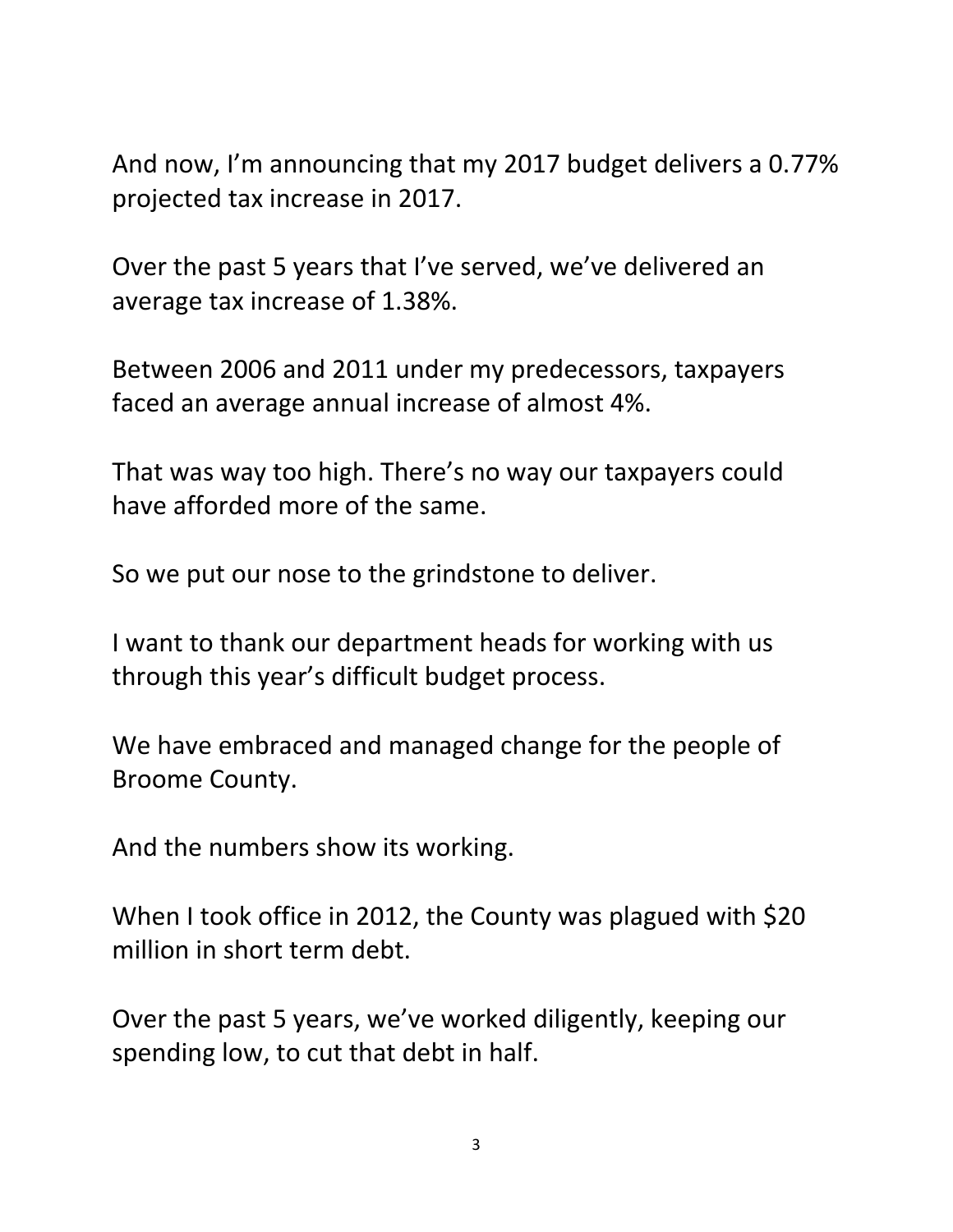Today I'm announcing that our current projection is for the County's short term debt to be reduced to \$10 million by the end of this year.

Aside from debt, we've also prioritized cutting operational costs everywhere we can.

We sold vehicles from the fleet.

We consolidated office space.

We cut salaries to some of our top positions in the County.

And much more.

Now, I'm proud to announce a new and creative way that Broome County will save money – and lots of it.

Later this month, we will break ground on a 20 acre, 4 megawatt solar farm in the Town of Conklin.

It will generate enough power to cover 25% of County departments' total power demand.

That will equate to a reduction in costs of millions of dollars while protecting the environment.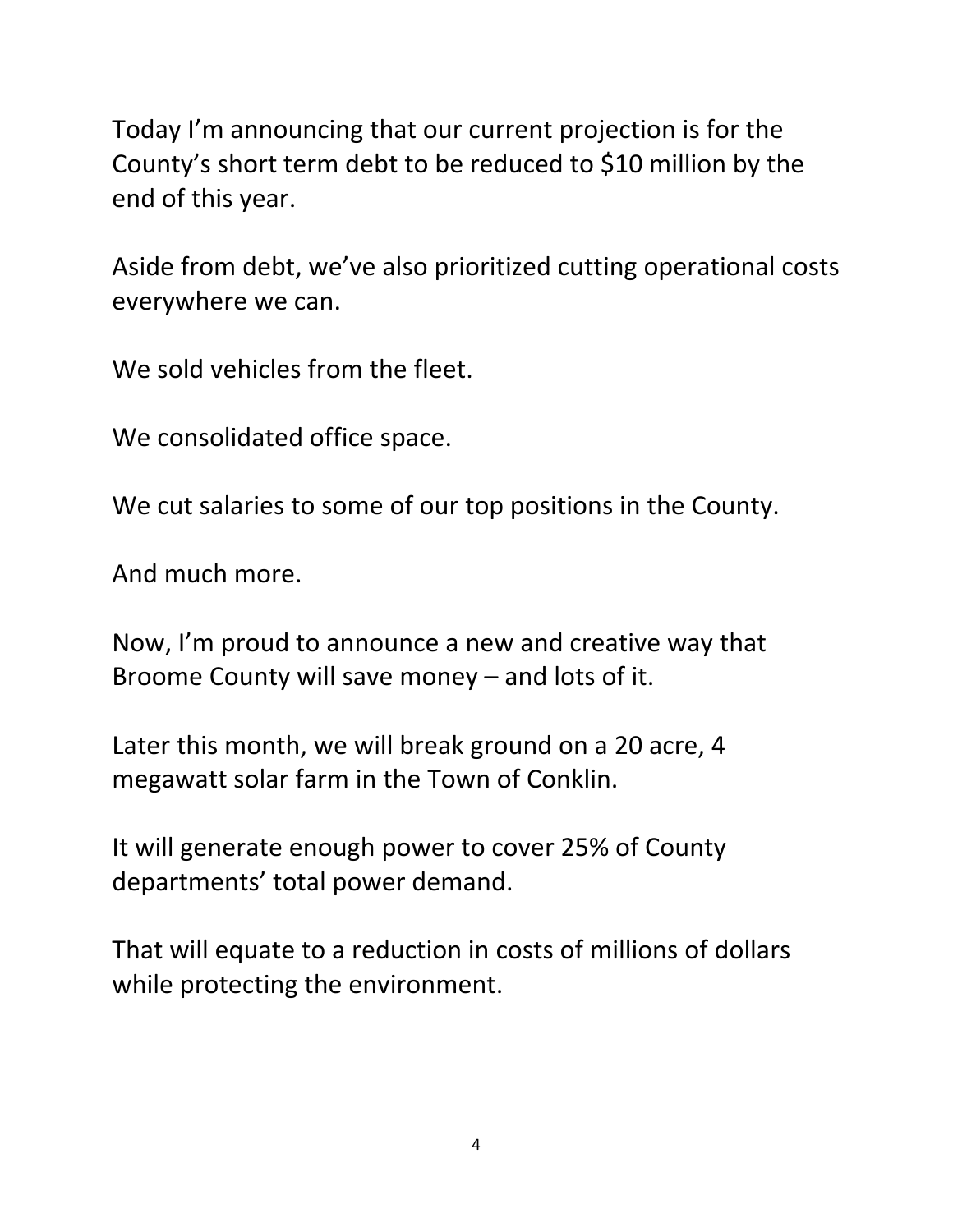We'll keep working to find innovative ways to save your money.

#### JOBS:

The best way to fix any government's budget – whether it's a discussion of saving money or tax rates - is through a strong economy.

Since my first day, I've said that Priority One is Jobs, Jobs, Jobs.

That hasn't changed a bit.

Over the last several decades, we've seen many of our industries pack up and leave to places where it was easier to run a business.

That's part of the ever-changing world that we live in. But we've been working hard to get our image back, and restore those lost jobs and opportunities.

Earlier this year, Dick's Sporting Goods announced it was coming home and opening a distribution center in Conklin that will create more than 450 new jobs.

Last summer, Modern Marketing Concepts announced more than 600 new jobs coming to our community.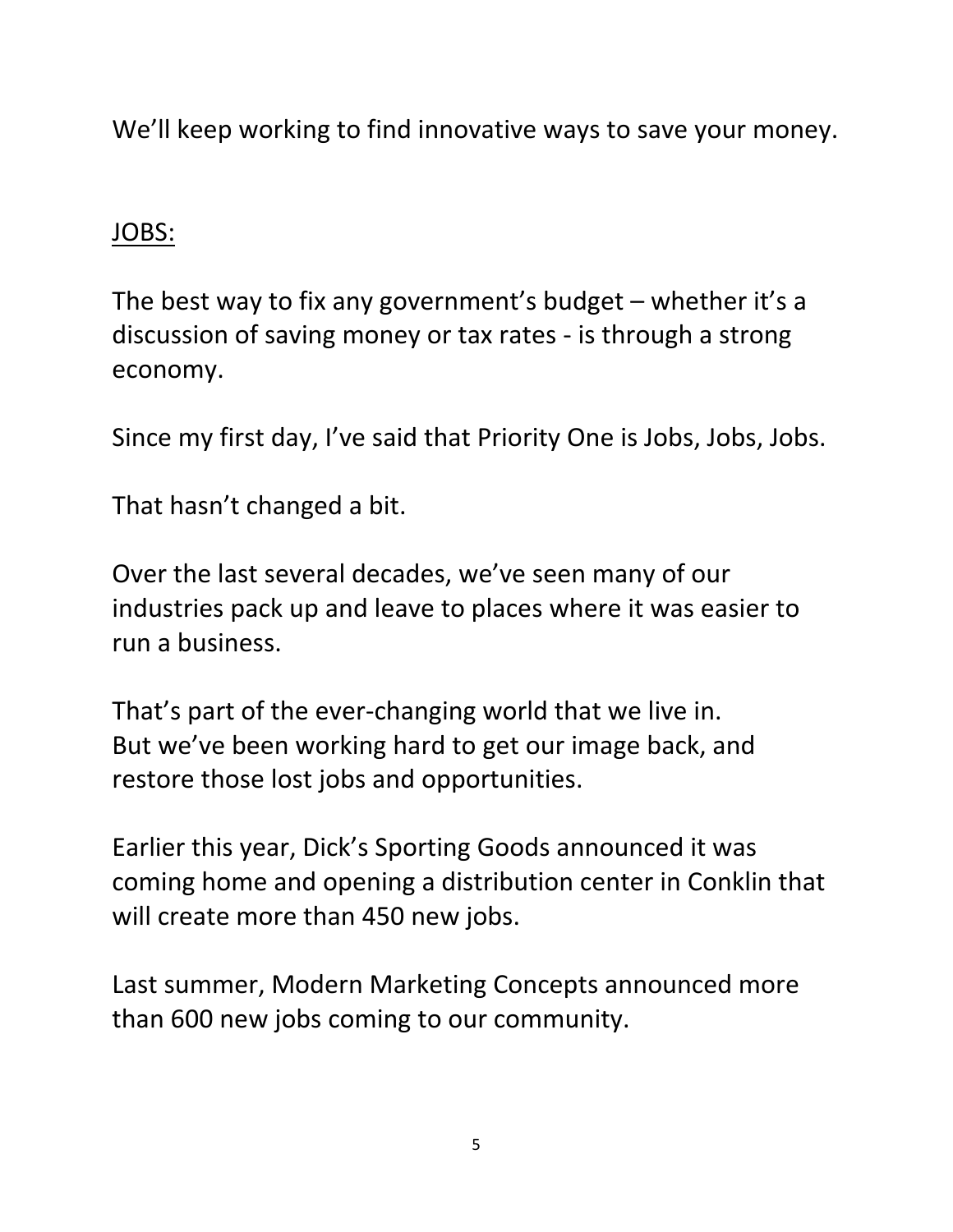We've made other recent new job announcements from ADEC, Mountain Fresh Dairy, Roberts Stone and others.

This is our evolution in action.

When I took office in January 2012, the Broome County unemployment rate was 9.8%, according to the New York State Labor Department.

As of July, we're at 5.3%.

That's still too high – but it's a dramatic improvement over where we were five short years ago.

This just proves that we are turning the corner and making it easier for businesses to come and stay in New York.

And just last week, Tioga Downs Casino broke ground on its new hotel and convention center, which will go right along with the opening of its brand new casino.

We will be seeing additional revenue from Tioga Downs – plus hundreds of new jobs for people all over our region.

A small snapshot of how things are evolving is available by looking at the County Clerk's records.

I'm happy to report that the County has seen an increase in transaction fees related to home sales at the Clerk's Office.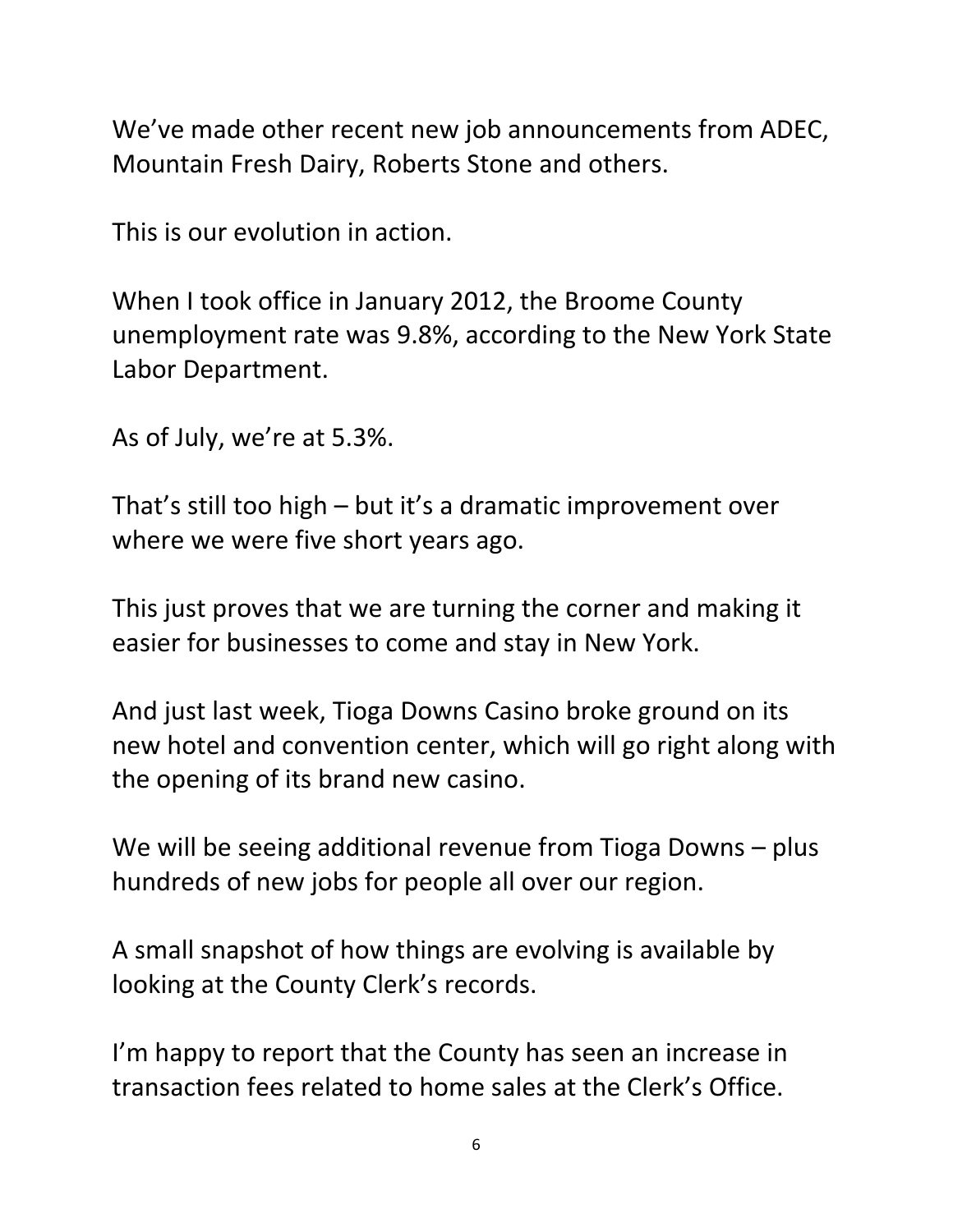Pending home sales are up almost 8% over last year, and closed home sales are up nearly 9% over last year.

These are all strong indications that we have turned the corner and our economy is on the rise.

We have much more work to do, and I won't stop until we continue moving that unemployment trendline down, down, down.

#### HEROIN:

While the outlook on jobs is improving, we're facing a different kind of battle in the days, weeks, months and even years ahead.

Our area is facing a critical health concern: the terrible and tragic heroin epidemic that's plaguing our community and many other parts of the state and nation.

Last year, I told our county department heads that this is the fight of the decade.

And we're now deep in the trenches of this tough battle.

It's important to understand this situation hasn't arisen overnight and won't end overnight.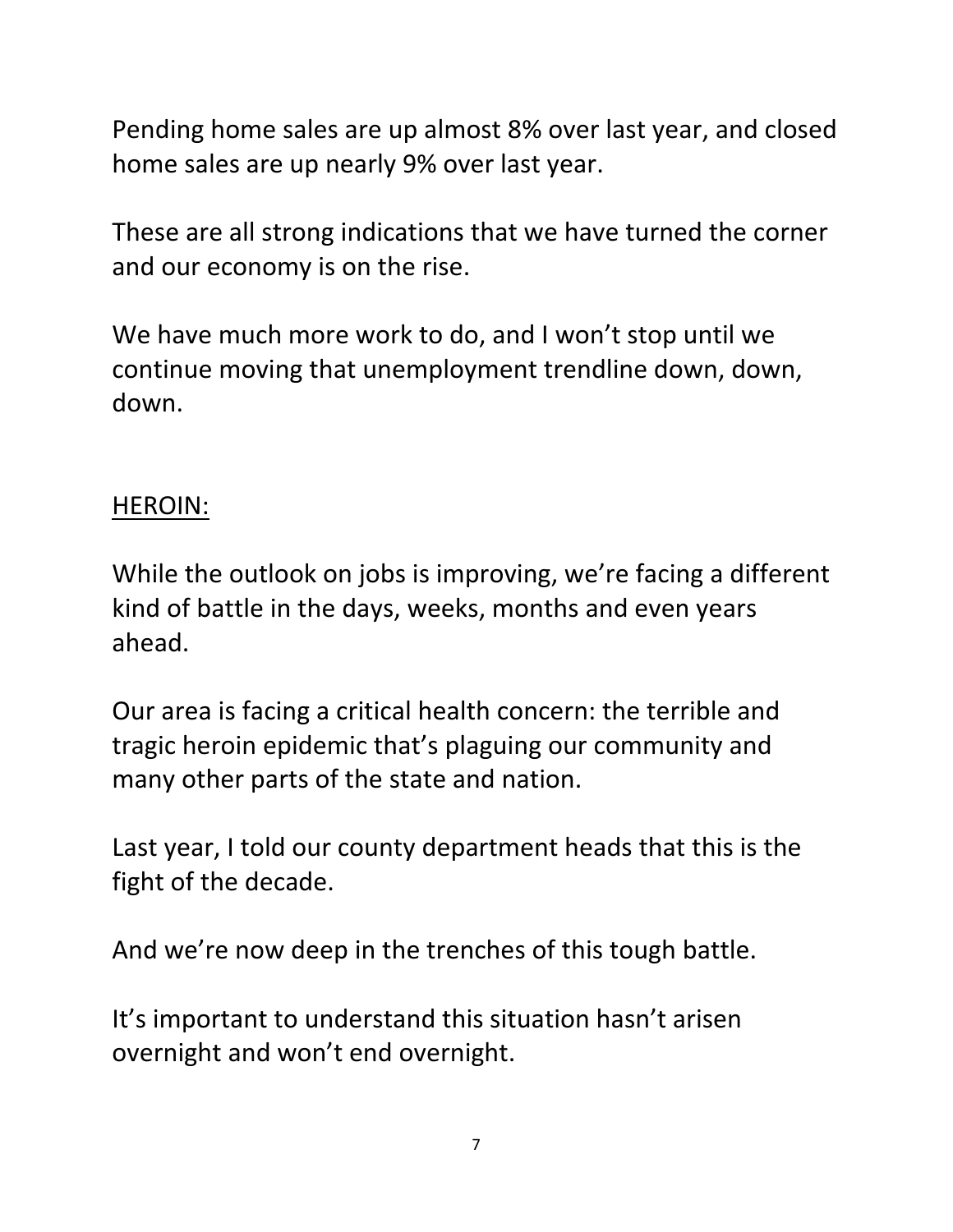Defeating this crisis is going to take a coordinated and concerted effort by elected officials, government agencies, law enforcement, non-profit organizations, community members, families and many others.

I implore everyone in government and the community to mobilize in this fight.

We need everyone to educate themselves and their loved ones about the danger of these drugs.

Winning this fight is not about I, but about we.

We can, and will, win  $-$  because the cost of losing even one more life to an overdose is too high.

I'm proud to say we've worked hard knocking on doors in Washington, D.C. and Albany to secure state and federal funding to the tune of nearly \$6 million dollars.

That's almost double what was budgeted in the previous year for drug and alcohol treatment.

This builds on the strong steps we've already made to help those who suffer from addiction — both in terms of treatment and cracking down on dealers.

We have a long list of initiatives that we've already undertaken and I would be glad to discuss them with you.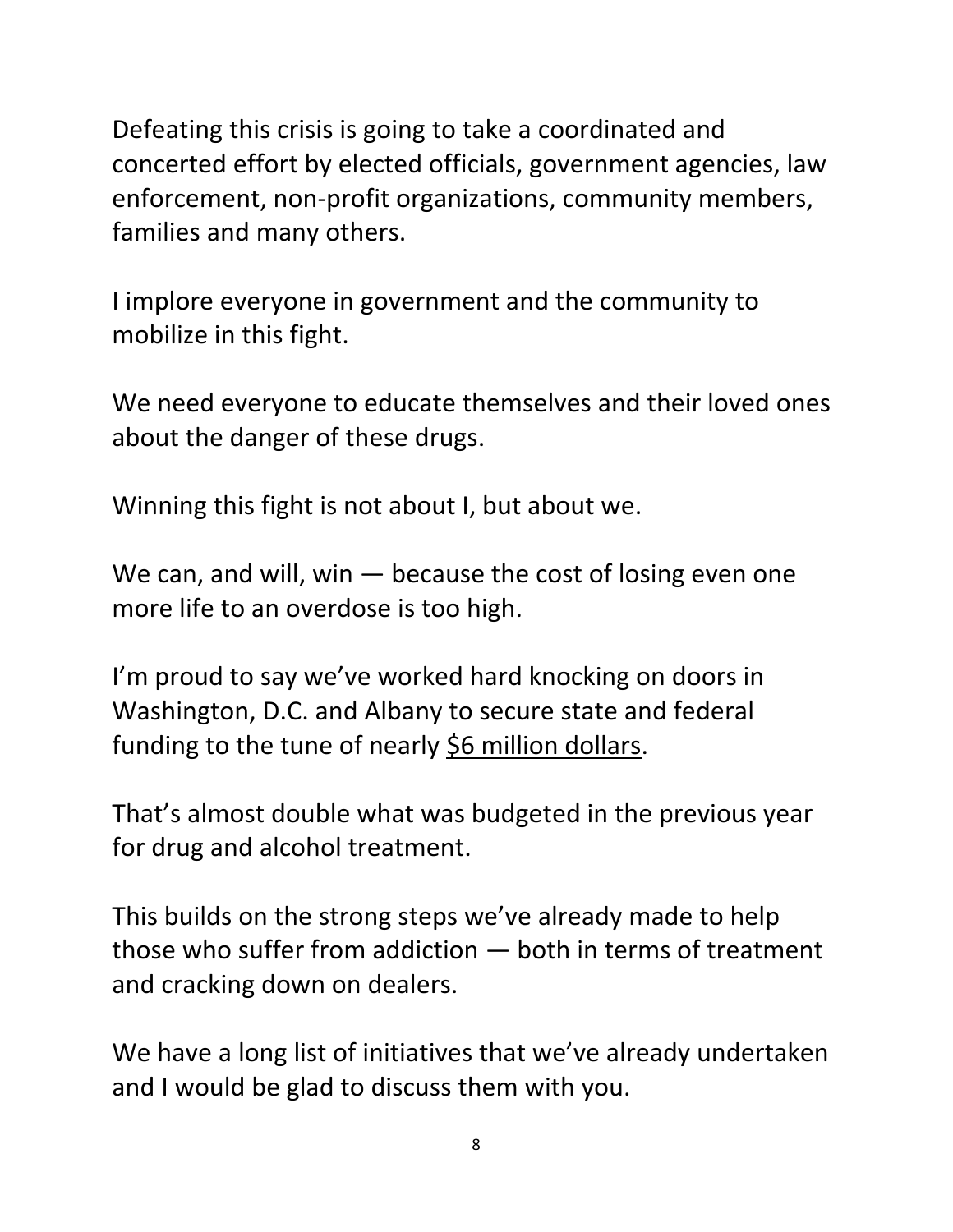I take this issue seriously, and personally.

And I'm grateful to be joined by a strong team of fellow leaders in our community who are as committed to fighting heroin as I am.

We'll keep fighting the good fight to save every life we can.

I'd like to particularly commend District Attorney Steve Cornwell for working hard on this issue.

So, to help boost our team efforts to win this war, my budget allocates funding for three brand new Assistant District Attorney positions.

The district attorney has committed to using alternatives to incarceration, including electronic monitoring of petty criminals, without jeopardizing the safety of our community.

This will reduce the jail population.

Those savings will be used to help pay for the new positions.

With this significant boost in staffing, I know that our D.A.'s office will have the resources it needs to get the job done.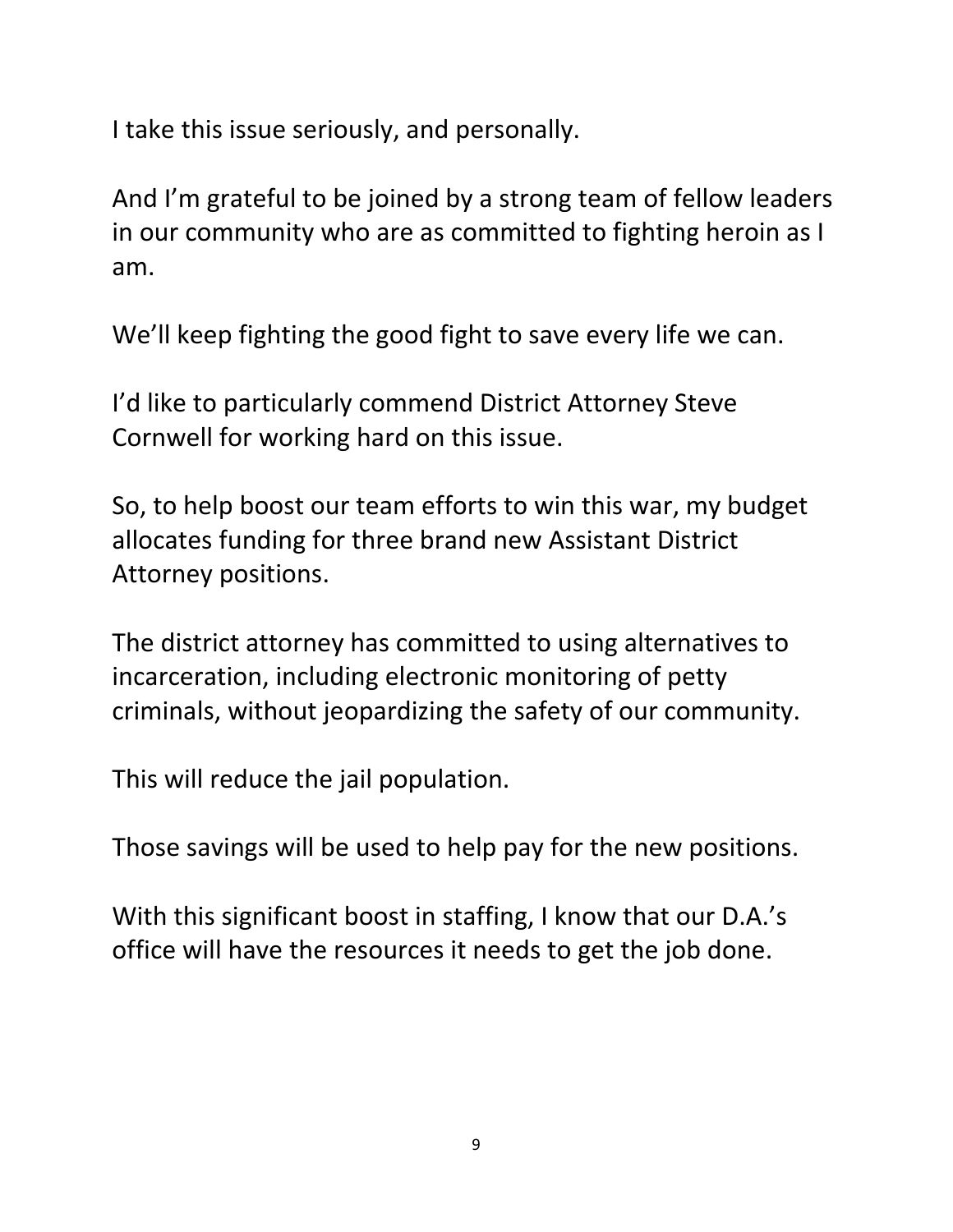### VETERANS:

Another good fight is the one to help our veterans – those who have sacrificed so much to serve us.

We have nearly 14,000 Veterans in Broome County.

I've made it a top priority to help them – through new honors and accolades at the Arena and elsewhere, to increased funding for services, to developing a special veterans newsletter.

Day to day, many individuals rely on our Veteran Services Department for a variety of issues - finding treatment, financial help, counseling, obtaining medals and military documentation – the list goes on and on.

We are obtaining \$185,000 annually to run the Jospeh P. Dwyer Peer to Peer Support program through our Veterans Services Department and our Department of Mental Health, providing peer to peer mentoring services that will serve Veterans returning from active duty.

I want to thank Senator Akshar for securing funding for this very important program.

These courageous veterans deserve the best help we can provide, so today I'm announcing that my budget adds a new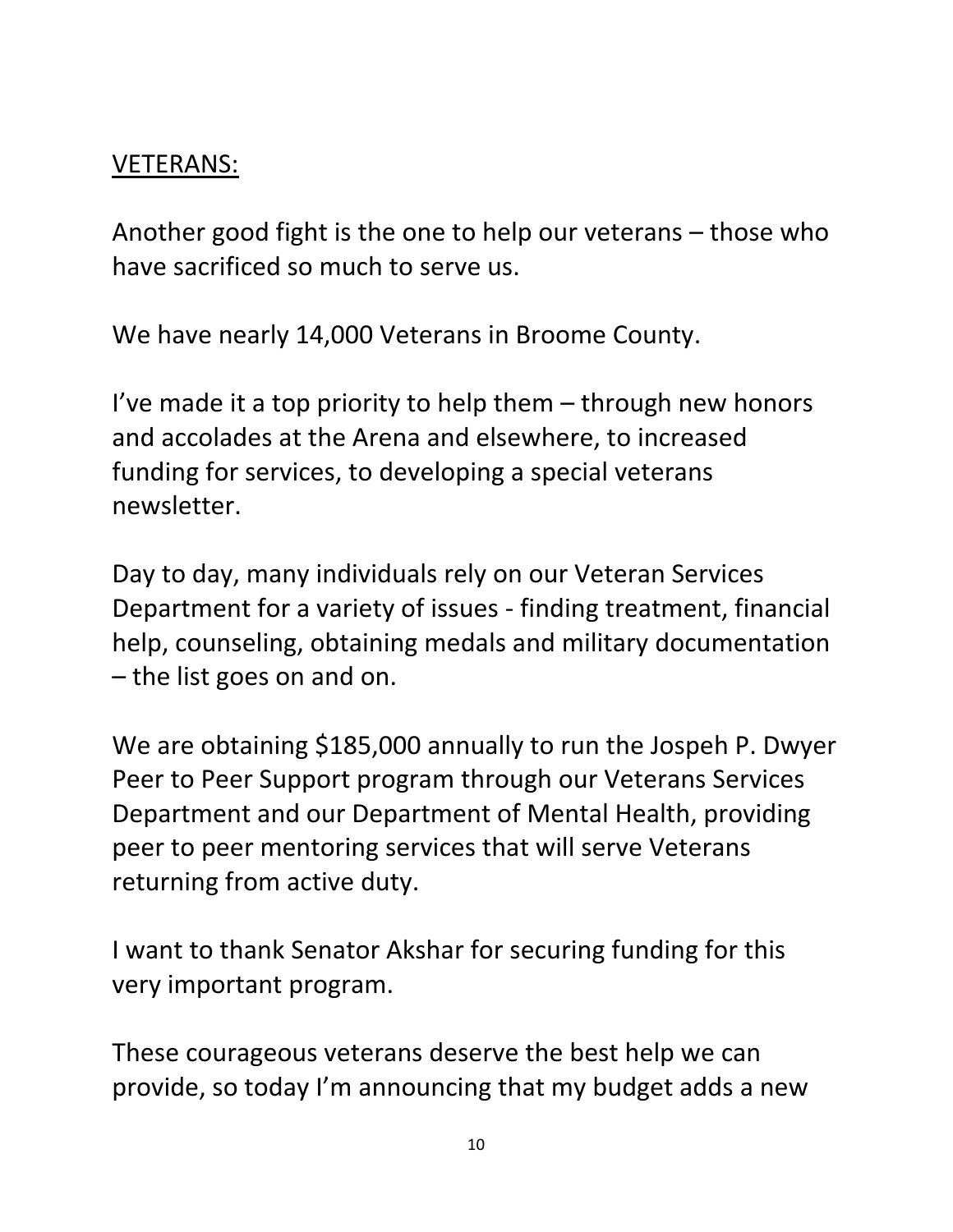part-time assistant to the Veterans Services Department so we can help more of our Veterans every day, every week, all year long.

And my budget doubles the amount of funding, from \$50,000 to \$100,000, to cover the needs of our veterans that are not currently being met in our community.

They gave so much for us; it's only right that we continue to give back.

### WILLOW POINT

We've made big improvements in other, much larger, departments, too.

Since I took office, there have been rumors and political silliness that I was looking to privatize or close the Willow Point Nursing Home.

Nothing, and I mean nothing, could be farther from the truth.

But make no mistake, in 2012, Willow Point was on a path to disaster.

We fought tooth and nail and I'm happy to announce that we have transformed that facility.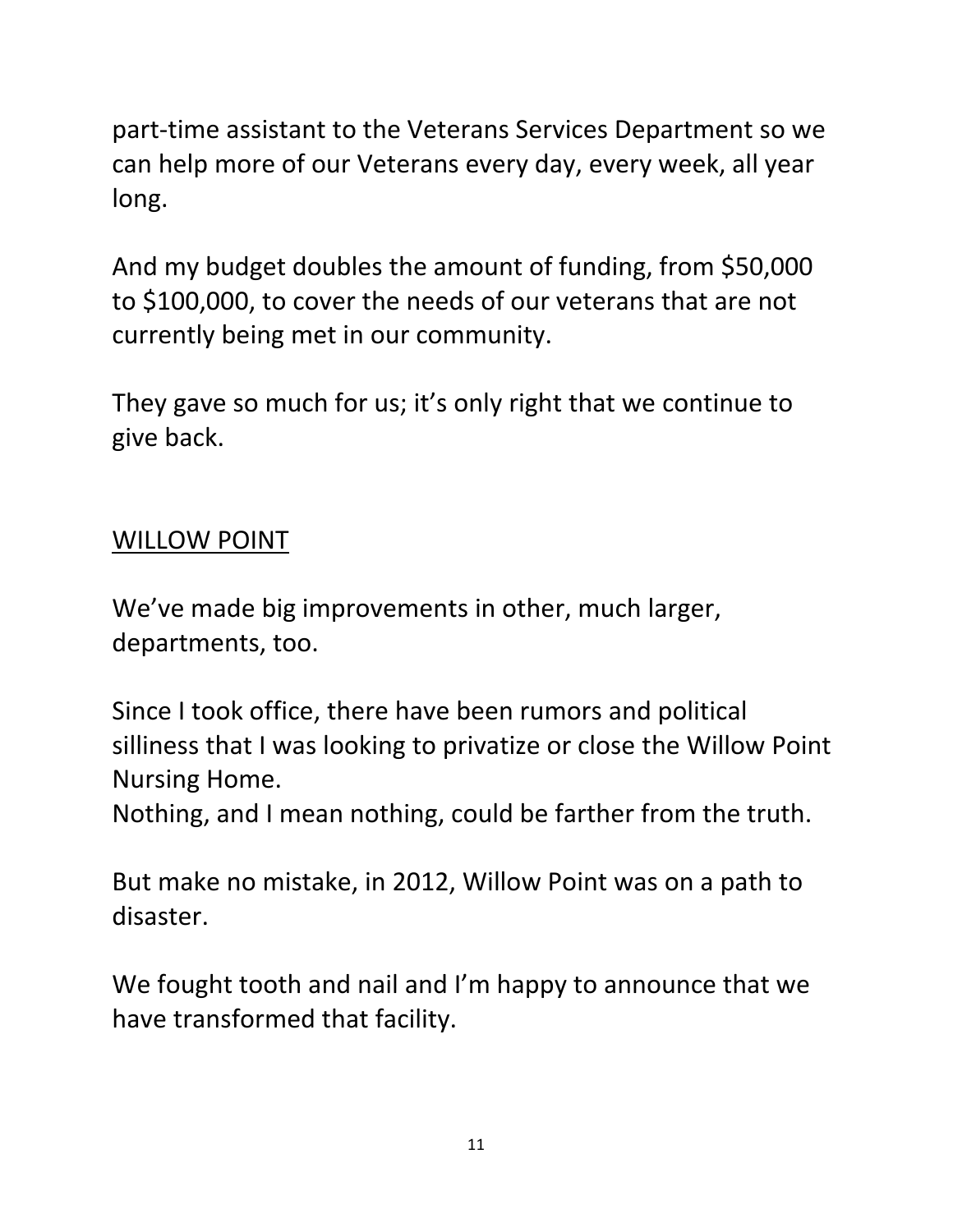As I stand here today, my 2017 budget projects adding to the fund balance by nearly \$400,000, the largest it's been in over 20 years.

We made the tough decision to privatize food service County wide, saving taxpayers \$1.2 million a year.

We've increased use of our rehabilitation facility, saving taxpayers about \$750,000 a year, while providing better service.

And speaking of service, we are hiring and retaining our nurses, which is imperative to the future of Willow Point.

Instead of focusing on replacing people, we can now focus on improving the services there.

I'd like to recognize the Administrator of Willow Point, Kevin Carey, for his hard work in turning that facility around.

#### TRANSIT

Another department that has undergone a complete transformation for the better is B.C. Transit.

It's another department that was rumored to be privatized or closed under my administration, but that didn't happen.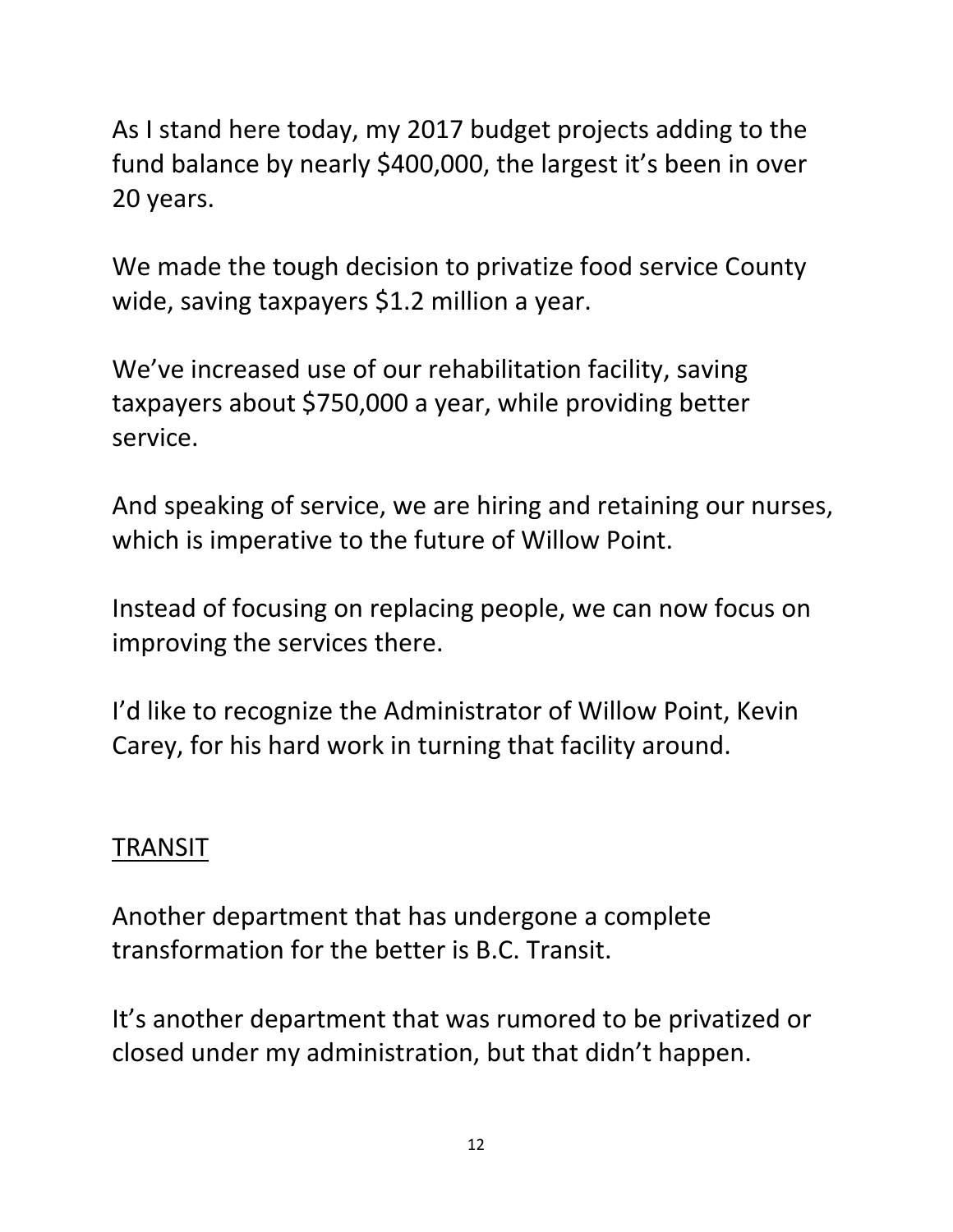Much like Willow Point, B.C. Transit is on an upward trend.

We completed our first route analysis in over 20 years and found ways to improve service while saving taxpayers money.

We increased the frequency on the busiest bus lines and expanded service to new locations.

After two full months of the changes, 85 percent of customers surveyed feel that service is as good as or even better than just a year ago.

And those changes will yield a yearly savings of nearly \$400,000, making Transit more self-sufficient, and less reliant on taxpayer dollars to operate.

And it comes with no increase in fares.

I'd like to recognize Commissioner of Transit Greg Kilmer for working with us to get Transit on the right path.

#### EMERGENCY SERVICES:

We've also worked very hard to increase public safety.

Following the floods of 2006 and 2011, we didn't have a choice. The risk was just too high for our people.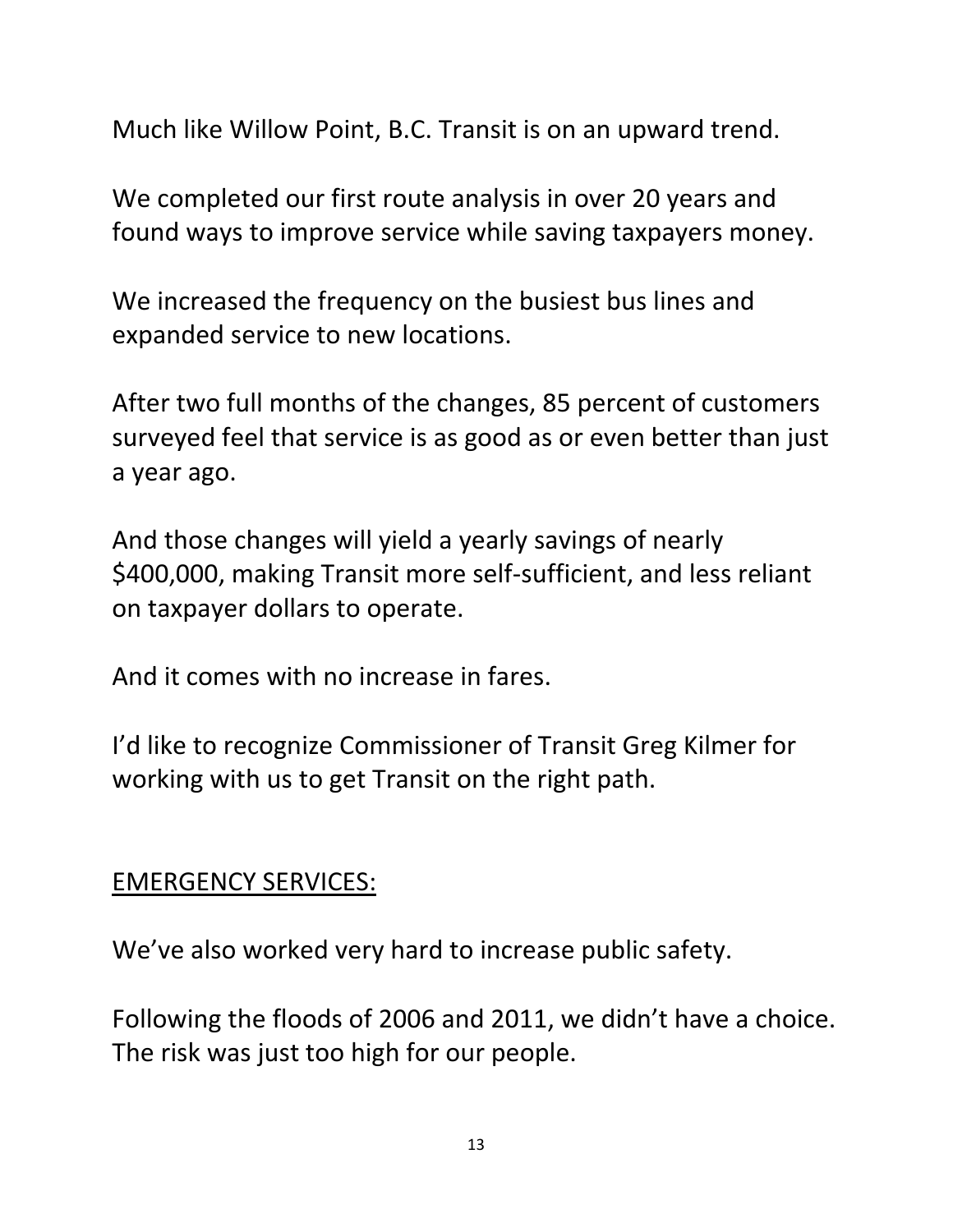Today I'm announcing that we're also adding a dispatcher position to help handle the increase in call volume in our 9-1-1 center.

The more people we have answering calls, the quicker we can send help to an emergency.

Additionally, our Emergency Services department is installing new communication towers in several communities including the Town of Barker, Town of Binghamton, Town of Fenton, Town of Kirkwood and Town of Vestal which will increase the coverage area for responding to emergency situations.

Previously, there were pockets throughout the County where radio transmission was impossible, making it much more difficult to respond to an emergency.

We are improving our infrastructure, increasing our communication area and in turn increasing the safety of our communities.

Speaking of infrastructure, with additional funds from New York State, we expect to undertake even more road and bridge projects and have committed over \$2.77 million in our 2017 capital improvement program for road repairs and rehabilitation. This is the highest it has been in recent history and possibly ever.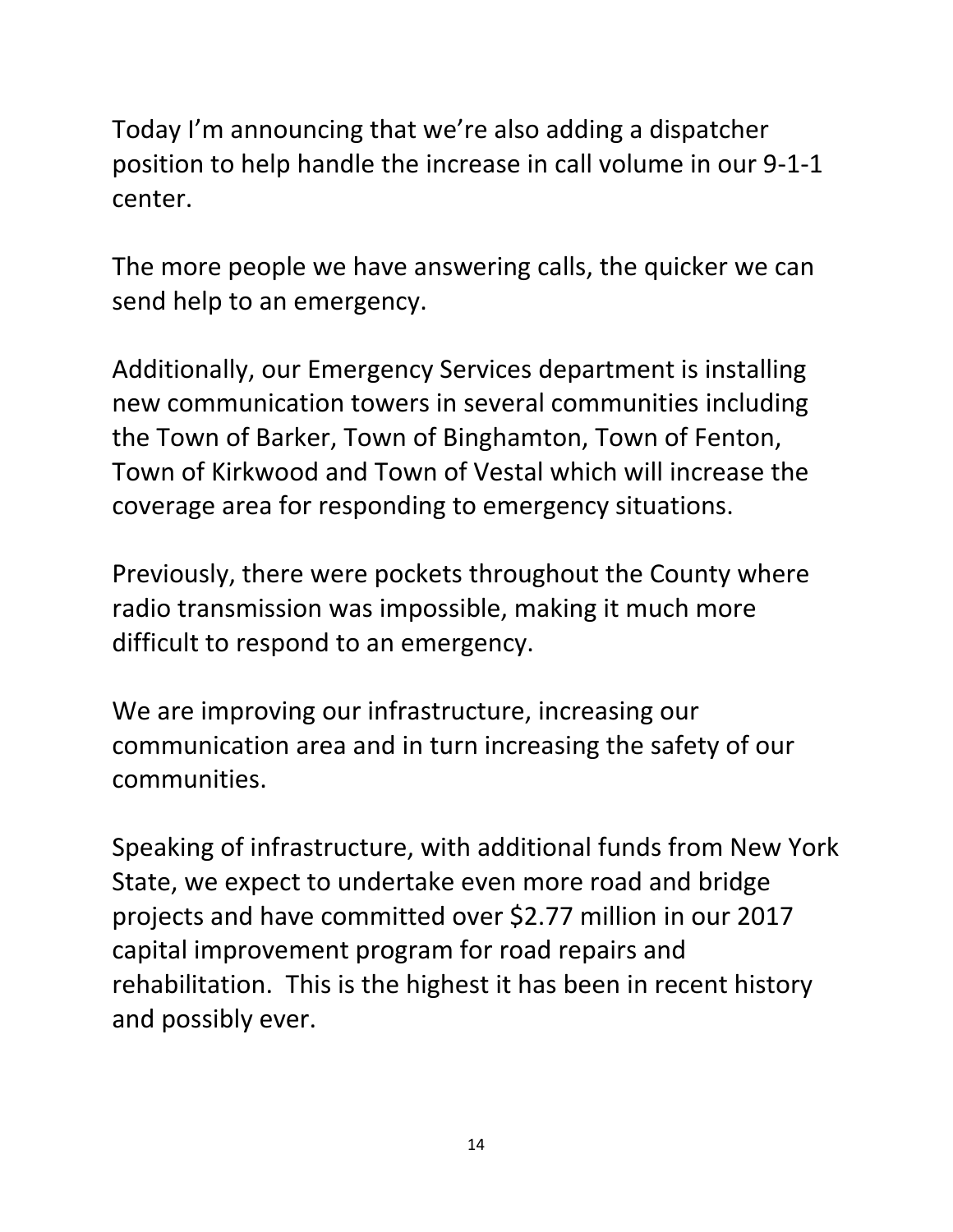## SALES TAX/MUNICIPALITIES:

No Budget Address would be complete without a serious discussion of revenues.

It's no secret that it's been a very difficult time when it comes to sales tax revenue.

But we're starting to see a rebound, and people are starting to spend more as our Jobs outlook improves.

In this budget, we are anticipating a 1.5% increase in sales tax revenue for 2017.

This sales tax revenue has a direct impact on Broome County's local municipalities.

In 2009, the County Legislature and former County Executive decided to eliminate the 50/50 split of sales tax revenue with our city, towns and villages.

As Town of Conklin Supervisor at the time, I was outraged by this action of taking away a major source of revenue.

When I was elected County Executive, I promised to return to the 50/50 split within 7 years.

And, now five years in, we are well on track to meet that goal.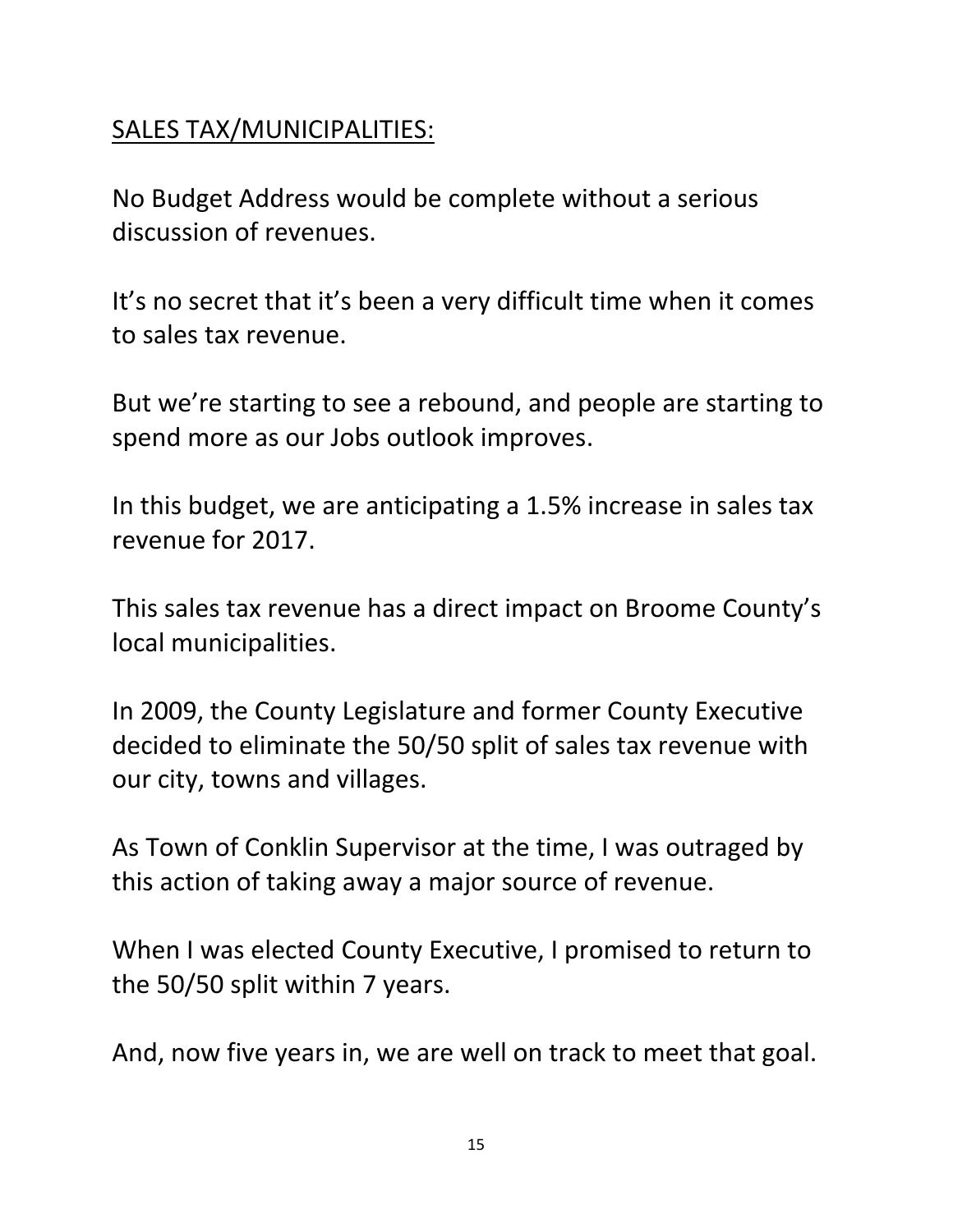Our current year's budget delivered even more, getting the split to 52/48 by year's end.

Added together, it tallies up to an astounding \$2 million delivered back to our municipalities – money they would not have received under the formula of my predecessors.

Now, for 2017, my budget again delivers more for our municipalities – this time increasing the share by another 15%.

That means, if the numbers come in as projected, we will have returned \$3.3 million to our municipalities.

But sales tax relief isn't the only way that we are helping our local municipalities keep their costs low.

We've reduced their contributions to our local dog shelter, saving them \$70,000 annually.

We're keeping the election costs to municipalities flat for the third year in a row – despite rising costs at the Board of Elections.

These savings will help our city, towns and villages keep their taxes low.

I meet with the Mayors and Supervisors on a quarterly basis and at our last meeting in August, we informed them of the additional sales tax revenue.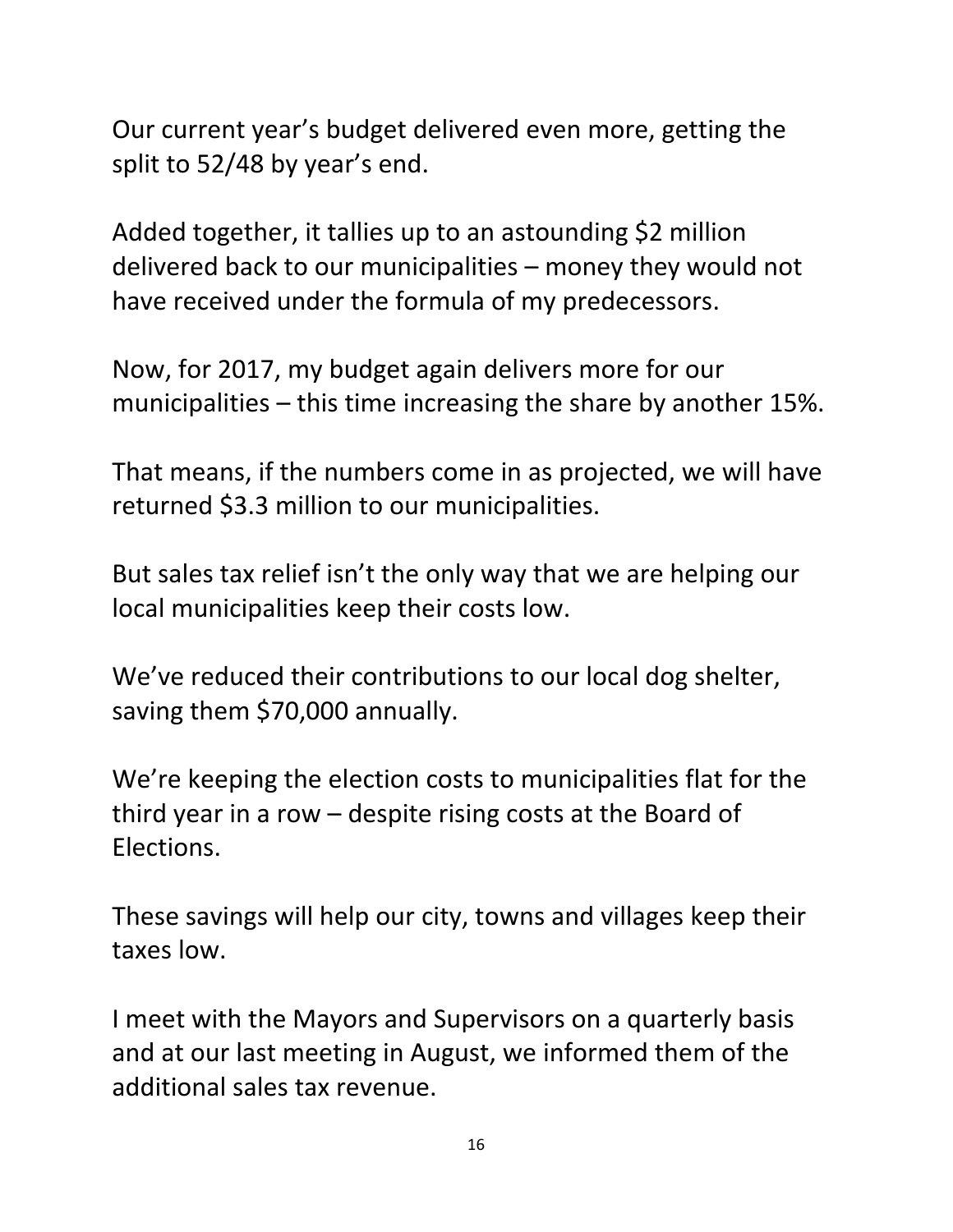Earlier this week, Binghamton Mayor Rich David announced during his budget address a .25% tax decrease for 2017, thanks in part to us returning more sales tax to the municipalities this year.

That's what we have to continue to do: Keep taxes down so people can afford to live here, and businesses want to move here or remain here.

If we don't do that most basic function, all the political rhetoric in the world isn't going to accomplish anything.

## CLOSING

We live in a different time; a more challenging time than most of us grew up in.

And we believe we are keeping up with the times.

We are making changes that are incredibly important and necessary for the evolution of Broome County.

Did we have tough decisions to make?

Yes.

Did we have the guts to make those tough decisions?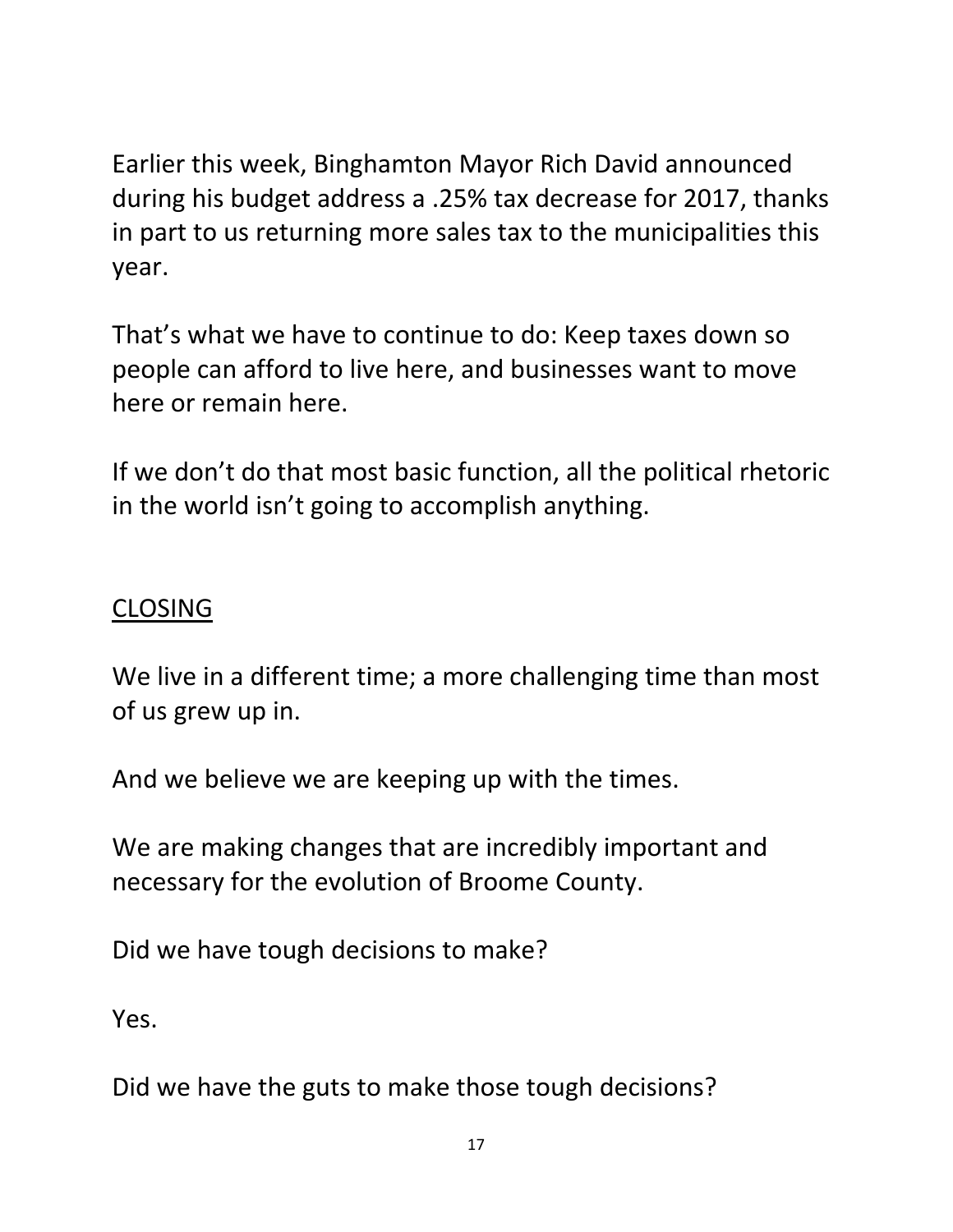Yes we did.

Were they all popular?

Nope.

But we had the moxie to take a stand and say enough is enough.

Our taxpayers can't afford a 4 or 5% tax increases every year like the old days.

I've said that from the start, and I'll keep saying. You know exactly where I stand.

Without these difficult decisions, our residents would have been facing possible double-digit tax increases and potentially a loss in services.

The changes that we have made were done so with the taxpayer in mind.

But the journey doesn't end here.

We will continue to come up with creative ways to cut costs and increase revenue, because that's what our bosses have asked of us.